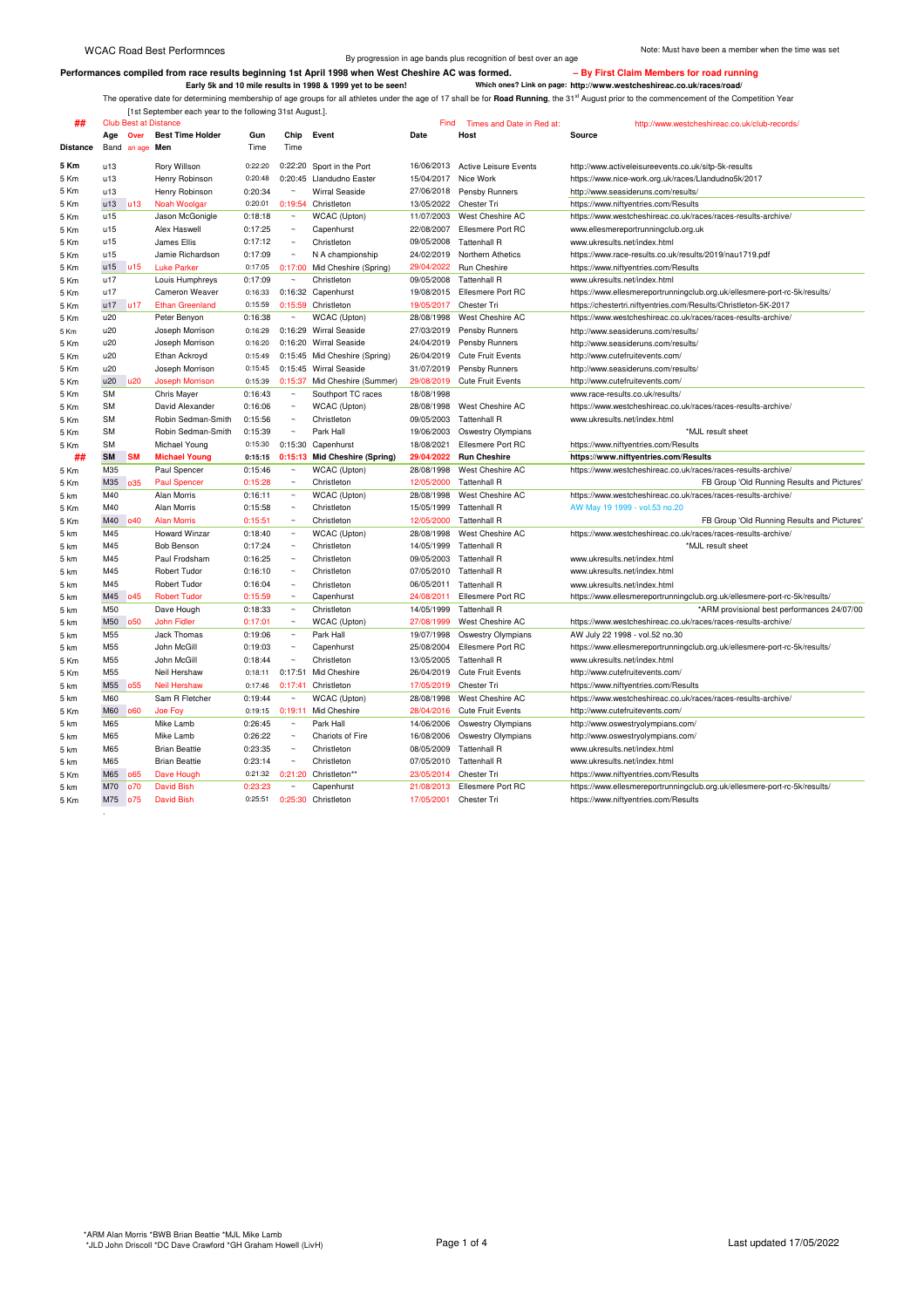.

By progression in age bands plus recognition of best over an age

Berformances compiled from race results beginning 1st April 1998 when West Cheshire AC was formed.<br>Early 5k and 10 mile results in 1998 & 1999 yet to be seen! Which ones? Link on page: http://www.westcheshireac.co.uk/race

[1st September each year to the following 31st August.].

| ##            | <b>Club Best at Distance</b> |                 |                                       |         |                                 |                           | Find       | Times and Date in Red at:      | http://www.westcheshireac.co.uk/club-records/                 |
|---------------|------------------------------|-----------------|---------------------------------------|---------|---------------------------------|---------------------------|------------|--------------------------------|---------------------------------------------------------------|
|               | Age Over                     |                 | <b>Best Time Holder</b>               | Gun     | Chip                            | Event                     | Date       | Host                           | Source                                                        |
| Distance      |                              | Band an age Men |                                       | Time    | Time                            |                           |            |                                |                                                               |
| 5 Miles       | u17                          |                 | <b>Neil Roberts</b>                   | 0:38:43 |                                 | BL Mold (Alun Finish)     | 05/03/2000 | <b>BL Wrecsam Tri</b>          | *MJL result sheet                                             |
| 5 Miles       | u17                          |                 | Alec Beaney                           | 0:32:33 |                                 | Spring 5                  | 05/04/2006 | West Cheshire AC               | https://www.westcheshireac.co.uk/races/races-results-archive/ |
| 5 Miles       | u17                          |                 | Alec Beaney                           | 0:28:39 | $\sim$                          | Spring 5                  | 02/04/2007 | West Cheshire AC               | https://www.westcheshireac.co.uk/races/races-results-archive/ |
| 5 Miles       | u17                          |                 | Louis Humphreys                       | 0:28:08 | $\sim$                          | BL Mold (Alun Finish)     | 09/03/2008 | <b>BL Wrecsam Tri</b>          | http://www.bordersleague.org.uk/results-archive/              |
| 5 Miles       | u17                          |                 | Cameron Weaver                        | 0:27:57 | 0:27:54                         | Spring 5                  | 15/04/2015 | West Cheshire AC               | https://www.westcheshireac.co.uk/races/races-results-archive/ |
| 5 Miles       | u17                          |                 | Siôn Roberts                          | 0:27:24 |                                 | BL Spring 5               | 11/11/2018 | <b>BL West Cheshire AC</b>     | https://www.bordersleague.org.uk/results/                     |
| 5 Miles       | u17                          |                 | Jamie Richardson                      | 0:25:44 |                                 | <b>BL Capenhurst</b>      | 14/11/2021 | <b>BL Ellesmere Port RC</b>    | https://www.bordersleague.org.uk/results/                     |
|               | u17                          | <b>SM</b>       | <b>Jamie Richardson</b>               | 0:25:23 | 0:25:21                         | Spring 5                  | 13/04/2022 | <b>West Cheshire AC</b>        | https://www.westcheshireac.co.uk/races/races-results-archive/ |
| #=<br>5 Miles | u20                          |                 | Peter Benyon                          | 0:27:39 | $\sim$                          | Spring 5                  | 07/04/1998 | West Cheshire AC               | https://www.westcheshireac.co.uk/races/races-results-archive/ |
| 5 Miles       | u20                          |                 | <b>Ethan Greenland</b>                | 0:27:19 | 0:27:18                         | Spring 5                  | 12/04/2017 | West Cheshire AC               | https://www.westcheshireac.co.uk/races/races-results-archive/ |
|               | u20                          |                 |                                       | 026:34  |                                 |                           |            |                                |                                                               |
| 5 Miles       | <b>SM</b>                    |                 | <b>Joseph Morrison</b><br>Mike Stroud | 0:27:13 | 0:26:33<br>$\sim$               | Abergele 5                | 03/11/2019 | Abergele H<br>West Cheshire AC | https://www.niftyentries.com/Results                          |
| 5 Miles       | <b>SM</b>                    |                 | Robin Sedman-Smith                    |         | $\sim$                          | Spring 5                  | 07/04/1998 | West Cheshire AC               | https://www.westcheshireac.co.uk/races/races-results-archive/ |
| 5 Miles       | <b>SM</b>                    |                 |                                       | 0:26:48 |                                 | Spring 5                  | 08/04/2003 |                                | https://www.westcheshireac.co.uk/races/races-results-archive/ |
| 5 Miles       |                              |                 | Robin Sedman-Smith                    | 0:26:08 | $\sim$                          | <b>Buckley Charity</b>    | 08/06/2003 | <b>Buckley RC</b>              | *MJL result sheet                                             |
| #=            | <b>SM</b><br>M35             | <b>SM</b>       | <b>Michael Young</b>                  | 0:25:21 | $\tilde{\phantom{a}}$           | <b>BL Capenhurst</b>      | 14/11/2021 | <b>Ellesmere Port RC</b>       | https://www.bordersleague.org.uk/results/                     |
| 5 Miles       |                              |                 | Gary Withers                          | 0:26:42 | $\tilde{\phantom{a}}$<br>$\sim$ | Spring 5                  | 07/04/1998 | West Cheshire AC               | https://www.westcheshireac.co.uk/races/races-results-archive/ |
| 5 Miles       | M35                          | <b>o35</b>      | <b>Andy Starkey</b>                   | 0:26:02 |                                 | Hale                      | 20/12/1998 | Halton BC                      | result sheet from *GH                                         |
| 5 Miles       | M40                          |                 | <b>Bob Benson</b>                     | 0:27:14 | $\sim$                          | Spring 5                  | 07/04/1998 | West Cheshire AC               | https://www.westcheshireac.co.uk/races/races-results-archive/ |
| 5 Miles       | M40                          |                 | <b>Alan Morris</b>                    | 0:26:24 | $\sim$                          | Spring 5                  | 06/04/1999 | West Cheshire AC               | https://www.westcheshireac.co.uk/races/races-results-archive/ |
| 5 Miles       | M45                          |                 | John Fidler                           | 0:26:20 | $\sim$                          | Spring 5                  | 07/04/1998 | West Cheshire AC               | https://www.westcheshireac.co.uk/races/races-results-archive/ |
| 5 Miles       | M45                          | <b>o40</b>      | <b>John Fidler</b>                    | 0:26:13 | $\sim$                          | <b>Birkenhead Park</b>    | 03/06/1998 | Wirral AC                      | www.wirralac.co.uk/competitionsbirkenhead-park-road-races/    |
| 5 Miles       | M50                          | <b>o50</b>      | <b>John Fidler</b>                    | 0:27:49 | $\sim$                          | Abergele 5                | 08/11/1998 | Abergele H                     | Paper Copy                                                    |
| 5 Miles       | M55                          |                 | Mike Lamb                             | 0:35:42 | $\sim$                          | Spring 5                  | 07/04/1998 | West Cheshire AC               | https://www.westcheshireac.co.uk/races/races-results-archive/ |
| 5 Miles       | M <sub>55</sub>              |                 | Jack Thomas                           | 0:31:10 | $\sim$                          | BICC Fast (Clwyd Champ)   | 23/08/1998 | Wrexham AAC                    | AW August 26 1998 - vol.52 no.35                              |
| 5 Miles       | M55                          | <b>o55</b>      | <b>Neil Hershaw</b>                   | 0:29:39 | 0:29:36                         | <b>Birkenhead Park</b>    | 05/06/2019 | Wirral AC                      | https://www.niftyentries.com/Results                          |
| 5 Miles       | M60                          |                 | Peter Povey                           | 0:41:13 | $\sim$                          | Hale                      | 20/12/1998 | <b>Halton BC</b>               | result sheet from *GH                                         |
| 5 Miles       | M60                          |                 | Sam R Fletcher                        | 0:35:17 |                                 | Hale                      | 17/12/2000 | Speke10k& Merseyside Yass      | *BWB result sheet                                             |
| 5 Miles       | M60                          |                 | <b>Brian Beattie</b>                  | 0:34:19 | $\sim$                          | Hale                      | 12/12/2004 | <b>Halton BC</b>               | www.runhalton.co.uk/ and BWB result sheet                     |
| 5 Miles       | <b>M60</b>                   | 060             | <b>Robert Freeman</b>                 | 0:32:27 | $\sim$                          | <b>BL Capenhurst</b>      | 11/10/2015 | <b>BL Ellesmere Port RC</b>    | http://www.bordersleague.org.uk/                              |
| 5 Miles       | M65                          |                 | Peter Povey                           | 0:47:15 | $\sim$                          | Hale                      | 11/12/2005 | Hale Village                   | *BWB result sheet                                             |
| 5 Miles       | M65                          |                 | <b>Brian Beattie</b>                  | 0:42:05 | $\sim$                          | Abergele 5                | 01/11/2009 | Abergele H                     | www.abergeleharriers.co.uk/ASH.htm                            |
| 5 Miles       | M65                          |                 | <b>Brian Beattie</b>                  | 0:39:37 |                                 | Abergele 5                | 07/11/2010 | Abergele H                     | www.abergeleharriers.co.uk/ASH.htm                            |
| 5 Miles       | M65                          | o65             | Dave Hough                            | 0:35:38 | 0:35:33                         | Run the Bridge            | 20/04/2014 | <b>Halton BC</b>               | www.runhalton.co.uk/                                          |
| 5 Miles       | M70                          |                 | Peter Povey                           | 0:46:19 | $\sim$                          | Run the Bridge            | 08/04/2007 | <b>Halton BC</b>               | www.runhalton.co.uk/                                          |
| 5 Miles       | M70                          |                 | David Bish                            | 0:43:02 | $\sim$                          | Burtonwood                | 20/07/2013 | Burtonwood Bridge ARLFC        | www.spectrumstriders.org.uk/main.htm                          |
| 5 Miles       | M70                          |                 | <b>Brian Beattie</b>                  | 0:43:23 | 0:43:02                         | Spring 5                  | 13/04/2016 | West Cheshire AC               | https://www.westcheshireac.co.uk/races/races-results-archive/ |
| 5 Miles       | M70                          | o70             | <b>David Bish</b>                     | 0:41:00 |                                 | BL Mold (Bus. Pk. Finish) | 17/04/2016 | <b>BL Buckley</b>              | http://www.bordersleague.org.uk/results-archive/              |
| 5 Miles       | M75                          | o75             | <b>Peter Povey</b>                    | 0:54:55 | $\sim$                          | Run the Bridge            | 24/04/2011 | <b>Halton BC</b>               | www.runhalton.co.uk/                                          |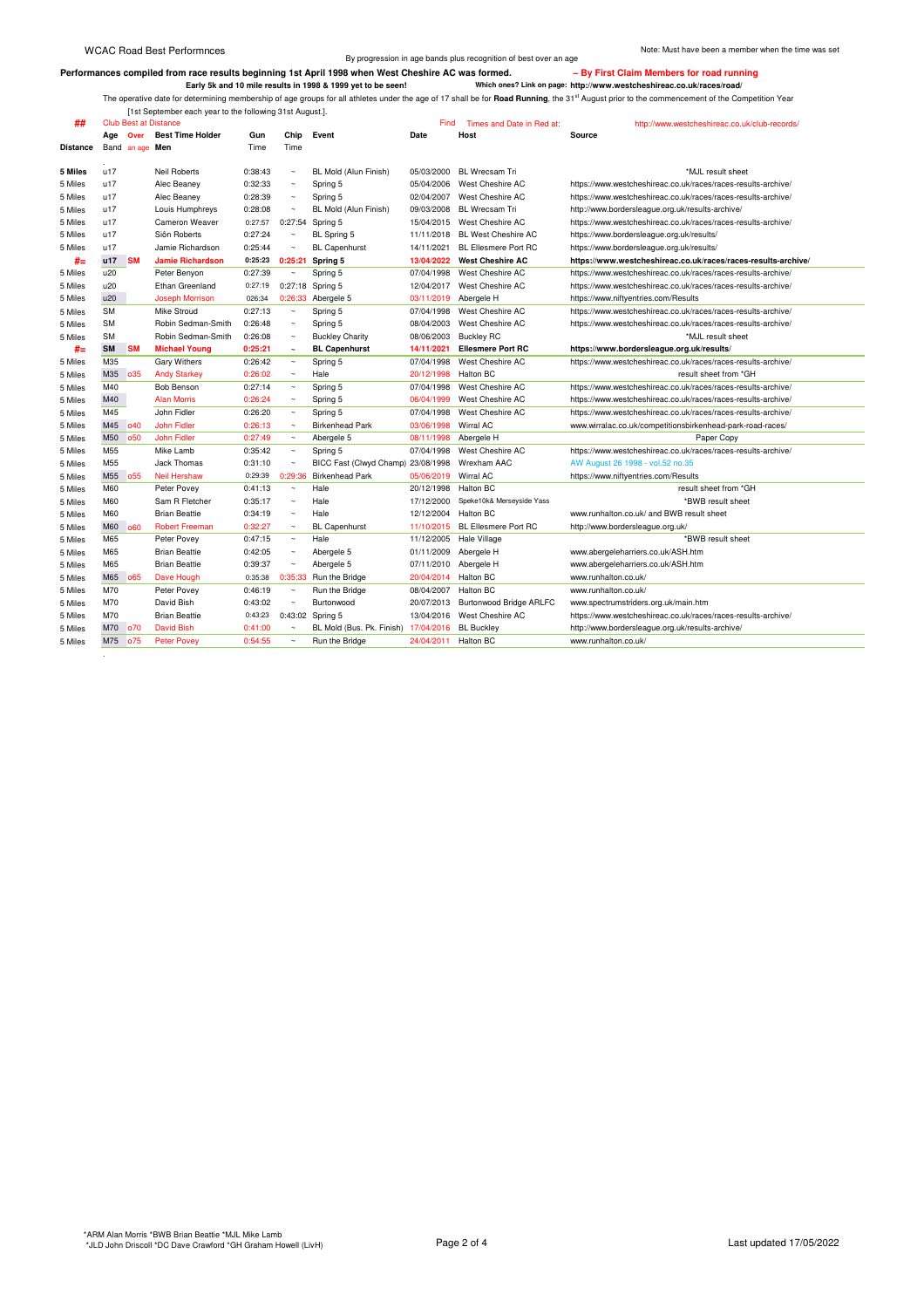Berformances compiled from race results beginning 1st April 1998 when West Cheshire AC was formed.<br>Early 5k and 10 mile results in 1998 & 1999 yet to be seen! Which ones? Link on page: http://www.westcheshireac.co.uk/race

[1st September each year to the following 31st August.].

| ##              | <b>Club Best at Distance</b> |                         |         |                          |                                | Find                  | Times and Date in Red at:       | http://www.westcheshireac.co.uk/club-records                       |
|-----------------|------------------------------|-------------------------|---------|--------------------------|--------------------------------|-----------------------|---------------------------------|--------------------------------------------------------------------|
|                 | Age<br>Over                  | <b>Best Time Holder</b> | Gun     | Chip                     | Event                          | Date                  | Host                            | <b>Source</b>                                                      |
| <b>Distance</b> | Band an age                  | Men                     | Time    | Time                     |                                |                       |                                 |                                                                    |
|                 |                              |                         |         |                          |                                |                       |                                 |                                                                    |
|                 |                              |                         |         |                          |                                |                       |                                 |                                                                    |
| 10 Km           | u17                          | James Roberts           | 0:37:06 | $\sim$                   | <b>Telford Christmas</b>       | 19/12/2004 Telford AC |                                 | www.ukresults.net/index.html                                       |
| 10 Km           | u17                          | Chris Goodwin           | 0:36:08 | $\sim$                   | Farndon                        |                       | 07/03/2010 Wrexham AAC          | www.wrexhamroadrunners.org.uk/                                     |
| 10 Km           | u17                          | Cameron Weaver          | 0:34:46 | $\sim$                   | Caernarfon BL                  | 12/04/2015 BL Eryri H |                                 | http://www.bordersleague.org.uk/                                   |
| 10 Km           | u20<br>u17                   | Siôn Roberts            | 0:33:12 | 0:33:12                  | Arley Hall, Cheshire**         |                       | 23/03/2019 Run Through          | http://results.racetimers.co.uk/results.aspx?Cld=16487&Rld=2056    |
| 10 Km           | u20                          | Alec Beaney             | 0:34:34 | $\sim$                   | Sutton 6                       | 20/09/2008            | West Cheshire AC                | https://www.westcheshireac.co.uk/races/races-results-archive/      |
|                 |                              |                         |         |                          |                                |                       |                                 |                                                                    |
| 10 Km           | u20                          | Alec Beaney             |         |                          | 0:34:34 Gt Manchester Run      | 17/05/2009            | Great Run                       | www.greatrun.org/Results/FullSearch.aspx                           |
| 10 Km           | u20                          | <b>Joseph Morrison</b>  | 0:33:33 | $\sim$                   | Caernarfon BL                  | 13/01/2019            | <b>BL Eryri H</b>               | http://www.bordersleague.org.uk/results/                           |
| 10 Km           | SM                           | Mark Orford             | 0:43:20 | $\tilde{\phantom{a}}$    | Air Products                   | 12/04/1998            | South Cheshire H                | www.southcheshireharriers.org.uk/                                  |
| 10 Km           | SM                           | Mark Orford             | 0:40:59 | $\sim$                   | Croxteth Park                  | 24/04/1998            | LPS                             | http://www.woldsvets.co.uk/OLDRESULTS-TEST.htm                     |
| 10 Km           | SM                           | Mark Orford             | 0:40:36 | $\sim$                   | Helena Tipping                 | 06/05/1998            | Wrexham AAC                     | *MJL result sheet                                                  |
|                 |                              |                         |         |                          |                                |                       |                                 |                                                                    |
| 10 Km           | SM                           | Mike Stroud             | 0:36:22 | $\sim$                   | Flintshire (Mold)              | 06/09/1998            | <b>Flintshire Council</b>       | *MJL result sheet                                                  |
| 10 Km           | SM                           | Andrew Clague           | 0:34:46 | $\sim$                   | Sutton 6                       | 20/09/1998            | West Cheshire AC                | https://www.westcheshireac.co.uk/races/races-results-archive/      |
| 10 Km           | SM                           | Mark J Davies           | 0:34:34 | $\sim$                   | Zoo, Chester                   | 25/10/1998            | Capenhurst RC                   | *MJL result sheet                                                  |
| 10 Km           | SM                           | Robin Sedman-Smith      | 0:34:12 | $\sim$                   | Zoo, Chester                   | 13/10/2002            | Capenhurst RC                   | *MJL result sheet                                                  |
|                 |                              |                         |         | $\ddot{\phantom{0}}$     |                                |                       |                                 |                                                                    |
| 10 Km           | SM                           | Robin Sedman-Smith      | 0:33:53 |                          | Caernarfon BL                  | 02/02/2003            | <b>BL Eryri H</b>               | *MJL result sheet                                                  |
| 10 Km           | SM                           | Darragh Staunton        | 0:33:45 | $\sim$                   | Caernarfon BL                  | 28/11/2004            | <b>BL Eryri H</b>               | *MJL result sheet                                                  |
| 10 Km           | SM                           | Michael Young           | 0:33:04 | 0:33:00                  | <b>Tatton Park</b>             | 05/12/2020            | Run Through - Tatton            | https://results.racetimers.co.uk/results.aspx?Cld=16487&Rld=2126   |
| 10 Km           | <b>SM</b>                    | Michael Young           |         | 0:32:30                  | Helena Tipping                 | 25/07/2021            | Run Cheshire                    | https://runcheshire.niftyentries.com/Results                       |
| ##              | <b>SM</b><br><b>SM</b>       | <b>Michael Young</b>    | 0:32:29 | 0:32:29                  | Hale (Cheshire) 10k            | 20/02/2022            | <b>Hale &amp; Astley Series</b> | https://www.tdleventservices.co.uk/event-results/events?event=3678 |
|                 |                              |                         |         |                          |                                |                       |                                 |                                                                    |
| 10 Km           | M35                          | Simon Roberts           | 0:37:07 | $\tilde{}$               | Whitley                        | 19/04/1998            | Whitley Village Com.            | *MJL result sheet                                                  |
| 10 Km           | M35                          | <b>Andy Starkey</b>     | 0:35:37 | $\sim$                   | Croxteth Park                  | 24/04/1998            | LPS                             | http://www.woldsvets.co.uk/OLDRESULTS-TEST.htm                     |
| 10 Km           | M35                          | Graham Jenkins          | 0:35:25 | $\ddot{\phantom{0}}$     | Birchwood                      | 23/08/1998            | Spectrum Striders               | https://spectrumstriders.org.uk/archive/2019/our-races.html        |
| 10 Km           | M35                          | Paul Spencer            | 0:33:14 | $\sim$                   | Sutton 6                       | 20/09/1998            | West Cheshire AC                | https://www.westcheshireac.co.uk/races/races-results-archive/      |
| 10 Km           | M35<br><b>o35</b>            | <b>Andy Starkey</b>     | 0:32:43 | $\sim$                   | Zoo, Chester                   | 25/10/1998            | Capenhurst RC                   | *MJL result sheet                                                  |
|                 |                              |                         |         |                          |                                |                       |                                 |                                                                    |
| 10 Km           | M40                          | Dave Crawford           | 0:38:31 | $\sim$                   | Air Products                   | 12/04/1998            | South Cheshire H                | www.southcheshireharriers.org.uk/                                  |
| 10 Km           | M40                          | Dave Crawford           | 0:36:58 | $\sim$                   | Crewe 10k                      | 03/05/1998            | Crewe & Nantwich AC             | http://www.ukresults.net/1998/crewe10k.html                        |
| 10 Km           | M40                          | <b>Gary Withers</b>     | 0:34:23 | $\sim$                   | Sutton 6                       | 20/09/1998            | West Cheshire AC                | https://www.westcheshireac.co.uk/races/races-results-archive/      |
| 10 Km           | M40                          | <b>Graham MacNeil</b>   | 0:33:32 | $\sim$                   | NVAC monthly run               | 26/06/2004            | Lymm                            | NVAC Newsletter June 04                                            |
|                 | M45                          | Dave Hough              | 0:40:34 | $\overline{\phantom{a}}$ | Good Friday                    | 10/04/1998            | Southport Waterloo AC           | FB Group 'Old Running Results and Pictures'                        |
| 10 Km           |                              |                         |         |                          |                                |                       |                                 |                                                                    |
| 10 Km           | M45                          | John Fidler             | 0:33:51 | $\sim$                   | Air Products                   | 12/04/1998            | South Cheshire H                | www.southcheshireharriers.org.uk/                                  |
| 10 Km           | M45                          | John Fidler             | 0:33:34 | $\sim$                   | <b>Eddie Faure Memorial</b>    | 21/06/1998            | Prestatyn RC                    | www.race-results.co.uk/results/                                    |
| 10 Km           | <b>o40</b><br>M45            | <b>John Fidler</b>      | 0:33:24 | $\sim$                   | Sutton 6                       | 20/09/1998            | West Cheshire AC                | https://www.westcheshireac.co.uk/races/races-results-archive/      |
| 10 Km           | M50                          | <b>Brian Beattie</b>    | 0:42:38 | $\tilde{\phantom{a}}$    | City of Liverpool 10k          | 11/10/1998            | Run Liverpool                   | *MJL result sheet                                                  |
|                 |                              |                         |         | $\sim$                   |                                |                       |                                 |                                                                    |
| 10 Km           | M50<br><b>o50</b>            | <b>John Fidler</b>      | 0:33:58 |                          | Zoo, Chester                   | 25/10/1998            | Capenhurst RC                   | *MJL result sheet                                                  |
| 10 Km           | M55                          | Mike Lamb               | 0:46:41 | $\sim$                   | Flintshire (Mold)              | 06/09/1998            | <b>Flintshire Council</b>       | *MJL result sheet                                                  |
| 10 Km           | M55                          | <b>Jack Thomas</b>      | 0:39:50 | $\sim$                   | Sutton 6                       | 20/09/1998            | West Cheshire AC                | https://www.westcheshireac.co.uk/races/races-results-archive/      |
| 10 Km           | M55                          | John McGill             | 0:39:35 | $\sim$                   | Caernarfon BL                  | 28/11/2004 BL Eryri H |                                 | *MJL result sheet                                                  |
|                 | M55                          | Robert Freeman          | 0:39:01 | 0:38:58                  | Mersey Tunnel                  | 09/06/2013            | <b>BTR Liverpool Ltd</b>        | https://www.tdleventservices.co.uk/event-results                   |
| 10 Km           |                              |                         |         |                          |                                |                       |                                 |                                                                    |
| 10 Km           | M55                          | Robert Freeman          | 0:38:52 |                          | 0:38:44 Arley Hall, Cheshire** | 29/09/2013            | Greenwood Ltd                   | http://www.cheshire10k.com/results/                                |
| 10 Km           | M55<br>055                   | <b>Neil Hershaw</b>     | 0:36:59 |                          | 0:36:55 Liverpool Spring       | 05/05/2019            | Mersey Races                    | https://www.niftyentries.com/Results                               |
| 10 Km           | M60                          | Sam R Fletcher          | 0:42:58 |                          | Ellesmere                      | 14/06/1998            | <b>Oswestry Olympians</b>       | AW June 17 1998 - Vol.52 no.25                                     |
| 10 Km           | M60                          | Sam R Fletcher          | 0:42:08 | $\sim$                   | Birchwood                      | 23/08/1998            | Spectrum Striders               | https://spectrumstriders.org.uk/archive/2019/our-races.html        |
|                 |                              |                         |         | $\sim$                   |                                |                       |                                 |                                                                    |
| 10 Km           | M60                          | Sam R Fletcher          | 0:41:59 |                          | Flintshire (Mold)              | 06/09/1998            | <b>Flintshire Council</b>       | *MJL result sheet                                                  |
| 10 Km           | M60                          | Robert Freeman          | 0:40:42 | 0:40:38                  | Birchwood                      | 23/08/2015            | <b>Spectrum Striders</b>        | https://spectrumstriders.org.uk/archive/2019/our-races.html        |
| 10 Km           | M60                          | Robert Freeman          | 0:40:37 | 0:40:34                  | Sutton 6                       | 20/09/2015            | West Cheshire AC                | https://www.westcheshireac.co.uk/races/races-results-archive/      |
| 10 Km           | <b>M60</b><br>060            | Joe Foy                 | 0:39:24 |                          | 0:39:18 Arley Hall, Cheshire** | 10/04/2016            | Cheshire Run Ltd                | http://www.cheshire10k.com/                                        |
| 10 Km           | M65                          | Peter Povey             | 1:03:50 | $\tilde{\phantom{a}}$    | Birchwood                      | 21/08/2005            | Spectrum Striders               | https://spectrumstriders.org.uk/archive/2019/our-races.html        |
|                 | M65                          | <b>Brian Beattie</b>    |         | $\sim$                   | Capenhurst                     |                       |                                 | http://www.capenhurstrc.co.uk/results.html                         |
| 10 Km           |                              |                         | 0:47:17 |                          |                                | 06/06/2010            | Capenhurst RC                   |                                                                    |
| 10 Km           | M65                          | Dave Hough              | 0:45:00 | $\sim$                   | Helena Tipping                 | 30/03/2014            | Wrexham AAC                     | http://www.ukresults.net/2014/tipping.html                         |
| 10 Km           | M65<br><b>o65</b>            | <b>Brian Wright</b>     | 0:46:23 | 0:44:02                  | Goodwood GP                    | 25/04/2021            | Run Through                     | https://www.runthrough.co.uk/results/                              |
| 10 Km           | M70                          | Peter Povey             | 0:56:48 | $\sim$                   | Liverpool                      |                       | 08/10/2006 Run Liverpool        | HS Sports?                                                         |
|                 | M70                          | David Bish              | 0:51:09 |                          | 0:50:36 Ellesmere              | 25/08/2013            | Oswestry Olympians              | http://www.oswestryolympians.com/                                  |
| 10 K.M          |                              |                         |         |                          |                                |                       |                                 |                                                                    |
| 10 Km           | M70<br><b>o70</b>            | <b>David Bish</b>       | 0:49:36 |                          | 0:49:04 Baxters River Ness     |                       | 25/09/2016 Loch Ness Marathon   | http://www.lochnessmarathon.com/pages/results/                     |
| 10 Km           | M75                          | Peter Povey             | 1:14:13 |                          | 1:12:19 Mersey Tunnel          | 12/06/2011            | Run Liverpool                   | https://www.tdleventservices.co.uk/event-results                   |
| 10 Km           | M75                          | Peter Povey             | 1:13:19 |                          | 1:12:45 Birchwood              | 01/08/2011            | Spectrum Striders               | https://spectrumstriders.org.uk/archive/2019/our-races.html        |
| 10 Km           | M75                          | Peter Povey             | 1:10:20 |                          | 1:07:46 Mersey Tunnel          | 09/06/2013            | <b>BTR Liverpool Ltd</b>        | https://www.tdleventservices.co.uk/event-results                   |
|                 |                              |                         |         |                          |                                |                       |                                 |                                                                    |
| 10 Km           | M75<br>o75                   | <b>David Bish</b>       | 0:55:06 |                          | ot 55.40 Evasion Benicàssim    | 12/01/2019            | Sportmaniacs                    | https://sportmaniacs.com/en/races/10k-platges-benicassim           |
|                 |                              |                         |         |                          |                                |                       |                                 |                                                                    |
| 10 Miles        | u20                          | nobody yet              |         |                          |                                |                       |                                 |                                                                    |
| 10 Miles        | <b>SM</b>                    | Gary Dean<br>$\ddagger$ | 1:01:48 | $\tilde{\phantom{a}}$    | Knowsley                       | 10/05/1998            | Liverpool RC                    | FB Group 'Old Running Results and Pictures'                        |
| 10 Miles        | SM                           | Andrew Clague           | 0:57:57 | $\sim$                   | Flint Lifeboat '10'            | 04/10/1998            | <b>Flint Runners</b>            | *DC result sheet                                                   |
|                 |                              |                         |         |                          |                                |                       |                                 |                                                                    |
| 10 Miles        | SM                           | Dave Tiernan            | 0:54:38 | $\tilde{\phantom{a}}$    | Rivacre                        | 09/04/2000            | RRJ (now EPRC)                  | AW April 12 2000 - vol.54 no15                                     |
| ##              | <b>SM</b><br><b>SM</b>       | <b>Michael Young</b>    | 0:53:53 | 0:53:53                  | City of Preston 5/10m          | 08/08/2021            | <b>Central Lancs Tri</b>        | https://www.niftyentries.com/Results                               |
| 10 Miles        | M35<br>035                   | <b>Andy Starkey</b>     | 0:54:30 | $\sim$                   | Rivacre                        | 11/04/1999            | RRJ (now EPRC)                  | *ARM provisional best performances 24/07/00                        |
| 10 Miles        |                              | Gary Withers            |         |                          | Rivacre                        | 19/04/1998            | RRJ (now EPRC)                  | AW April 22 1998 - Vol.52 no.17                                    |
|                 | M40                          |                         | 0:55:25 |                          |                                |                       |                                 |                                                                    |
| 10 Miles        | M40                          | <b>Gary Withers</b>     | 0:55:18 | $\tilde{\phantom{a}}$    | Sale                           | 02/08/1998            | Sale H Man                      | AW August 5 1998 - vol.52 no.32<br>*ARM pbp 24/07/00               |

| 10 Miles | M45     | 040 | John Fidler          | 0:54:32 | $\sim$  | North Wales                   | 18/04/1998 | Wrexham AAC           | AW April 22 1998 - Vol.52 no.17                               |
|----------|---------|-----|----------------------|---------|---------|-------------------------------|------------|-----------------------|---------------------------------------------------------------|
| 10 Miles | M50     |     | <b>Brian Beattie</b> | 1:07:37 | $\sim$  | Penny Lane Striders           | 21/06/1998 | Penny Lane Striders   | http://www.woldsvets.co.uk/OLDRESULTS-TEST.htm                |
| 10 Miles | M50     |     | <b>Brian Beattie</b> | 1:06:54 | $\sim$  | Llandudno                     | 01/11/1998 | North Wales RRC       | www.race-results.co.uk/results/                               |
| 10 Miles | M50 o50 |     | John Fidler          | 0:58:54 | $\sim$  | Rivacre                       | 01/04/2001 | RRJ (now EPRC)        | *JLD result sheet                                             |
| 10 Miles | M55     |     | Jack Thomas          | 1:06:12 | $\sim$  | Flint Lifeboat '10'           | 04/10/1998 | <b>Flint Runners</b>  | *DC result sheet                                              |
| 10 Miles | M55 055 |     | <b>Jack Thomas</b>   | 1:03:01 | $\sim$  | Llandudno                     | 01/11/1998 | North Wales RRC       | www.race-results.co.uk/results/                               |
| 10 Miles | M60     |     | <b>Brian Beattie</b> | 1:11:56 | $\sim$  | Llandudno                     | 21/11/2004 | North Wales RRC       | www.race-results.co.uk/results/                               |
| 10 Miles | M60     |     | <b>Brian Beattie</b> | 1:10:47 | $\sim$  | Sale                          |            | 07/08/2005 Sale H Man | www.ukresults.net/index.html                                  |
| 10 Miles | M60 060 |     | <b>Brian Beattie</b> | 1:09:46 | $\sim$  | Llandudno                     | 13/11/2005 | North Wales RRC       | www.race-results.co.uk/results/                               |
| 10 Miles | M65     |     | <b>Brian Beattie</b> | 1:17:50 | $\sim$  | Sale                          | 01/08/2010 | Sale H Man            | www.race-results.co.uk/results/                               |
| 10 Miles | M65     |     | <b>Brian Wright</b>  | 1:16:29 |         | 1:16:27 City of Preston 5/10m | 11/08/2019 | Central Lancs Tri     | https://www.niftyentries.com/Results                          |
| 10 Miles | M65 065 |     | <b>Brian Wright</b>  | $\sim$  |         | 1:16:25 City of Preston 5/10m | 09/08/2020 | Central Lancs Tri     | https://www.niftyentries.com/Results                          |
| 10 Miles | M70 o70 |     | David Bish           | 1:24:31 |         | 1:23:35 Plusnet Yorkshire     | 09/10/2016 | Run For All           | http://www.runbritainrankings.com/                            |
| 10 Miles | M75 075 |     | David Bish           | 1:35:01 | 1:32:57 | Asda Found Yorkshire          | 14/10/2018 | Run For All           | https://www.runbritainrankings.com/results/resultslookup.aspx |
|          |         |     |                      |         |         |                               |            |                       |                                                               |